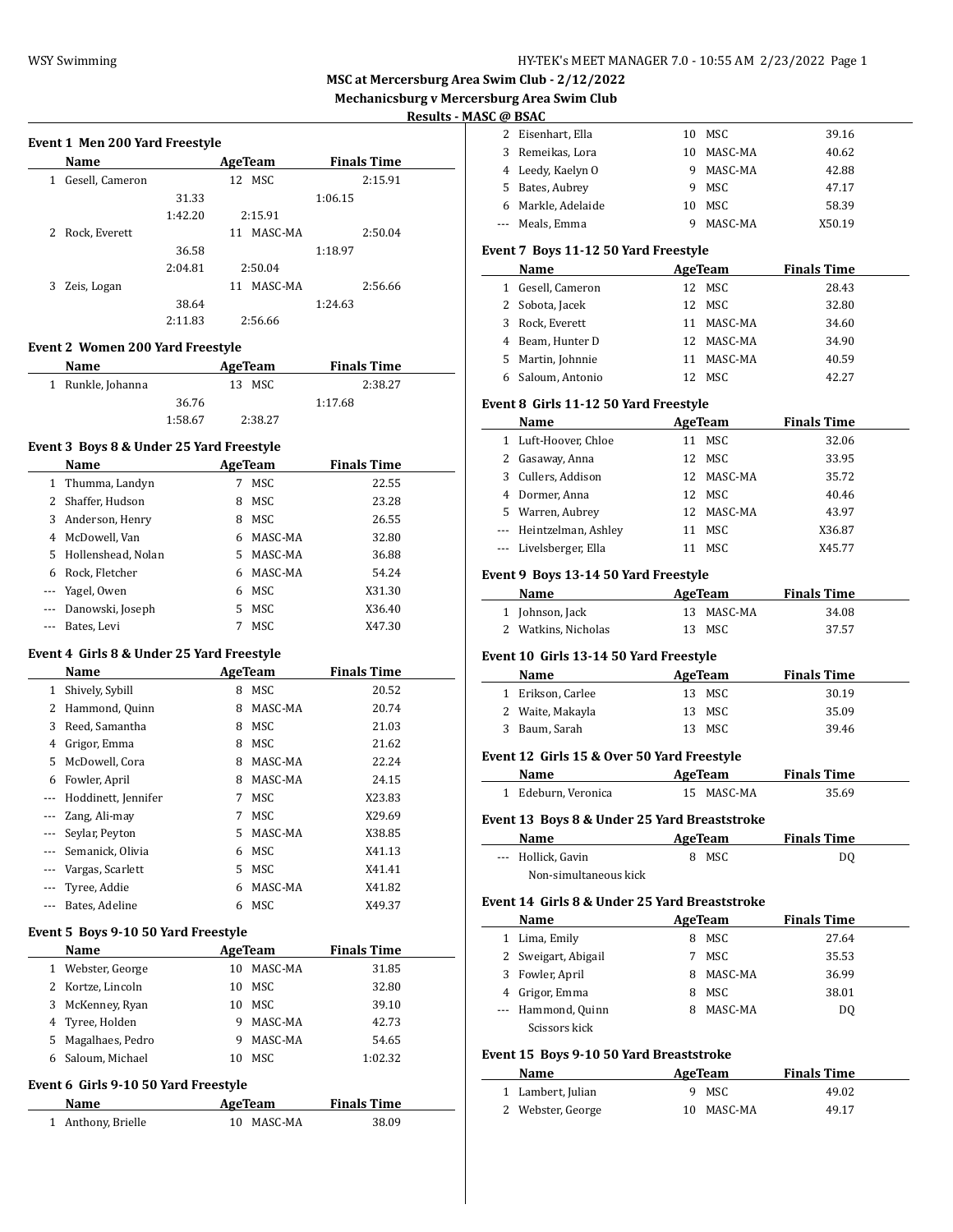**MSC at Mercersburg Area Swim Club - 2/12/2022 Mechanicsburg v Mercersburg Area Swim Club**

**Results - MASC @ BSAC**

|     |                                                   |       | Event 16 Girls 9-10 50 Yard Breaststroke |                |                    |  |
|-----|---------------------------------------------------|-------|------------------------------------------|----------------|--------------------|--|
|     | Name                                              |       |                                          | <b>AgeTeam</b> | <b>Finals Time</b> |  |
|     | 1 Eisenhart, Ella                                 |       |                                          | 10 MSC         | 51.38              |  |
|     | 2 Seylar, Aubrey                                  |       |                                          | 9 MASC-MA      | 55.73              |  |
|     | 3 Miller, Isabella                                |       |                                          | 10 MASC-MA     | 56.41              |  |
|     | 4 Beltrandi, Izabella                             |       |                                          | 9 MSC          | 58.99              |  |
|     | 5 Anthony, Brielle                                |       |                                          | 10 MASC-MA     | 1:00.08            |  |
|     | 6 Markle, Adelaide                                |       |                                          | 10 MSC         | 1:12.26            |  |
|     | Event 17 Boys 11-12 50 Yard Breaststroke          |       |                                          |                |                    |  |
|     | Name                                              |       |                                          | AgeTeam        | <b>Finals Time</b> |  |
|     | 1 Kichline, Eli                                   |       |                                          | 11 MSC         | 40.01              |  |
|     | 2 Thomas, Bryson                                  |       |                                          | 12 MSC         | 45.33              |  |
|     | 3 Zeis, Logan                                     |       |                                          | 11 MASC-MA     | 47.44              |  |
|     | 4 Saloum, Antonio                                 |       |                                          | 12 MSC         | 53.24              |  |
|     | 5 Martin, Johnnie                                 |       |                                          | 11 MASC-MA     | 53.41              |  |
|     |                                                   |       |                                          |                |                    |  |
|     | Event 18 Girls 11-12 50 Yard Breaststroke         |       |                                          |                |                    |  |
|     | Name                                              |       |                                          | AgeTeam        | <b>Finals Time</b> |  |
|     | 1 Howell, Elizabeth                               |       |                                          | 12 MSC         | 41.73              |  |
|     | 2 Gasaway, Anna                                   |       |                                          | 12 MSC         | 44.50              |  |
|     | 3 Seylar, McKenna                                 |       |                                          | 11 MASC-MA     | 47.40              |  |
|     | 4 Livelsberger, Ella                              |       |                                          | 11 MSC         | 1:07.19            |  |
|     | Event 19 Boys 13-14 100 Yard Breaststroke         |       |                                          |                |                    |  |
|     | Name AgeTeam                                      |       |                                          |                | <b>Finals Time</b> |  |
|     | 1 Hopkins, Elijah                                 |       |                                          | 13 MASC-MA     | 1:29.38            |  |
|     |                                                   | 40.02 |                                          | 1:29.38        |                    |  |
|     |                                                   |       |                                          |                |                    |  |
|     | Event 20 Girls 13-14 100 Yard Breaststroke        |       |                                          |                |                    |  |
|     |                                                   |       |                                          |                |                    |  |
|     | <b>Name</b>                                       |       |                                          | <b>AgeTeam</b> | <b>Finals Time</b> |  |
|     | 1 Runkle, Johanna                                 |       |                                          | 13 MSC         | 1:31.96            |  |
|     |                                                   | 43.03 |                                          | 1:31.96        |                    |  |
|     | 2 Waite, Makayla                                  |       |                                          | 13 MSC         | 1:38.85            |  |
|     |                                                   | 47.00 |                                          | 1:38.85        |                    |  |
|     | 3 Alvarado, Mina                                  |       |                                          | 13 MSC         | 1:43.22            |  |
|     |                                                   | 48.93 |                                          | 1:43.22        |                    |  |
|     |                                                   |       |                                          |                |                    |  |
|     | Event 23 Boys 8 & Under 50 Yard Freestyle<br>Name |       |                                          | AgeTeam        | <b>Finals Time</b> |  |
|     |                                                   |       |                                          |                |                    |  |
|     | 1 Hollick, Gavin                                  |       |                                          | 8 MSC          | 42.02              |  |
| 2   | Shaffer, Hudson                                   |       | 8                                        | MSC            | 57.49              |  |
| 3   | Thumma, Landyn                                    |       | 7                                        | MSC            | 57.89              |  |
| --- | Anderson, Henry                                   |       | 8                                        | MSC            | X1:01.23           |  |
| --- | McDowell, Van                                     |       | 6                                        | MASC-MA        | NS                 |  |
|     | Event 24 Girls 8 & Under 50 Yard Freestyle        |       |                                          |                |                    |  |
|     | Name                                              |       |                                          | AgeTeam        | <b>Finals Time</b> |  |
| 1   | Kichline, Ella                                    |       | 7                                        | MSC            | 40.87              |  |
| 2   | Boyer, Marlei J                                   |       | 8                                        | MASC-MA        | 44.08              |  |
| 3   | Shively, Sybill                                   |       | 8                                        | MSC            | 49.50              |  |
|     | 4 Hammond, Quinn                                  |       | 8                                        | MASC-MA        | 52.08              |  |
| 5   | Hoddinett, Jennifer                               |       | 7                                        | MSC            | 53.91              |  |
|     | 6 McDowell, Cora                                  |       | 8                                        | MASC-MA        | 54.37              |  |
| --- | Sweigart, Abigail                                 |       | 7                                        | MSC            | X49.13             |  |
| --- | Semanick, Olivia                                  |       | 6                                        | MSC            | X1:24.58           |  |

| Event 25 Boys 9-10 100 Yard Freestyle |                   |       |              |                    |  |  |  |
|---------------------------------------|-------------------|-------|--------------|--------------------|--|--|--|
|                                       | Name              |       | AgeTeam      | <b>Finals Time</b> |  |  |  |
|                                       | Kortze, Lincoln   |       | MSC.<br>10   | 1:14.30            |  |  |  |
|                                       |                   | 35.23 | 1:14.30      |                    |  |  |  |
|                                       | 2 Lambert, Julian |       | MSC.<br>9    | 1:26.84            |  |  |  |
|                                       |                   | 41.53 | 1:26.84      |                    |  |  |  |
|                                       | 3 Tyree, Holden   |       | MASC-MA<br>9 | 1:41.47            |  |  |  |
|                                       |                   | 47.31 | 1:41.47      |                    |  |  |  |
|                                       | Magalhaes, Pedro  |       | MASC-MA<br>q | 2:08.47            |  |  |  |

59.00 2:08.47

#### **Event 26 Girls 9-10 100 Yard Freestyle**

|   | Name                |       | <b>AgeTeam</b> |            | <b>Finals Time</b> |  |
|---|---------------------|-------|----------------|------------|--------------------|--|
| 1 | Hollenshead, Sloane |       |                | 9 MASC-MA  | 1:24.04            |  |
|   |                     | 39.04 |                | 1:24.04    |                    |  |
| 2 | Seylar, Aubrey      |       |                | 9 MASC-MA  | 1:24.81            |  |
|   |                     | 40.98 |                | 1:24.81    |                    |  |
| 3 | Urey, Nora          |       |                | 10 MSC     | 1:25.39            |  |
|   |                     | 40.84 |                | 1:25.39    |                    |  |
| 4 | Miller, Isabella    |       |                | 10 MASC-MA | 1:38.35            |  |
|   |                     | 48.15 |                | 1:38.35    |                    |  |
| 5 | James, Olivia       |       |                | 10 MSC     | 1:44.76            |  |
|   |                     | 47.69 |                | 1:44.76    |                    |  |
| 6 | Beltrandi, Izabella |       | 9              | MSC        | 1:50.43            |  |
|   |                     | 51.57 |                | 1:50.43    |                    |  |
|   | Remeikas, Lora      |       |                | 10 MASC-MA | X1:34.97           |  |
|   |                     | 46.32 |                | 1:34.97    |                    |  |
|   | Leedy, Kaelyn O     |       | 9              | MASC-MA    | X1:39.85           |  |
|   |                     | 48.63 |                | 1:39.85    |                    |  |
|   | Meals, Emma         |       | 9              | MASC-MA    | X1:53.71           |  |
|   |                     | 53.60 |                | 1:53.71    |                    |  |
|   |                     |       |                |            |                    |  |

# **Event 27 Boys 11-12 100 Yard Freestyle**

| Name                  |       | AgeTeam       | <b>Finals Time</b> |
|-----------------------|-------|---------------|--------------------|
| Mathias, Vincent<br>1 |       | MSC<br>12     | 1:12.49            |
|                       | 35.29 | 1:12.49       |                    |
| 2 Thomas, Bryson      |       | 12 MSC        | 1:18.02            |
|                       | 35.61 | 1:18.02       |                    |
| Sobota, Jacek<br>3    |       | 12 MSC        | 1:18.33            |
|                       | 36.17 | 1:18.33       |                    |
| Rock, Everett<br>4    |       | MASC-MA<br>11 | 1:18.78            |
|                       | 37.21 | 1:18.78       |                    |
| Beam, Hunter D<br>5.  |       | MASC-MA<br>12 | 1:28.96            |
|                       | 39.00 | 1:28.96       |                    |

## **Event 28 Girls 11-12 100 Yard Freestyle**

| Name                       |       | AgeTeam    | <b>Finals Time</b> |
|----------------------------|-------|------------|--------------------|
| Howell, Elizabeth<br>1     |       | 12 MSC     | 1:10.79            |
|                            | 35.39 | 1:10.79    |                    |
| 2 Luft-Hoover, Chloe       |       | MSC.<br>11 | 1:11.85            |
|                            | 35.26 | 1:11.85    |                    |
| Cullers, Addison<br>3      |       | 12 MASC-MA | 1:26.62            |
|                            | 37.86 | 1:26.62    |                    |
| 4 Heintzelman, Ashley      |       | MSC<br>11  | 1:27.77            |
|                            | 41.35 | 1:27.77    |                    |
| Warren, Aubrey<br>$\cdots$ |       | MASC-MA    | NS                 |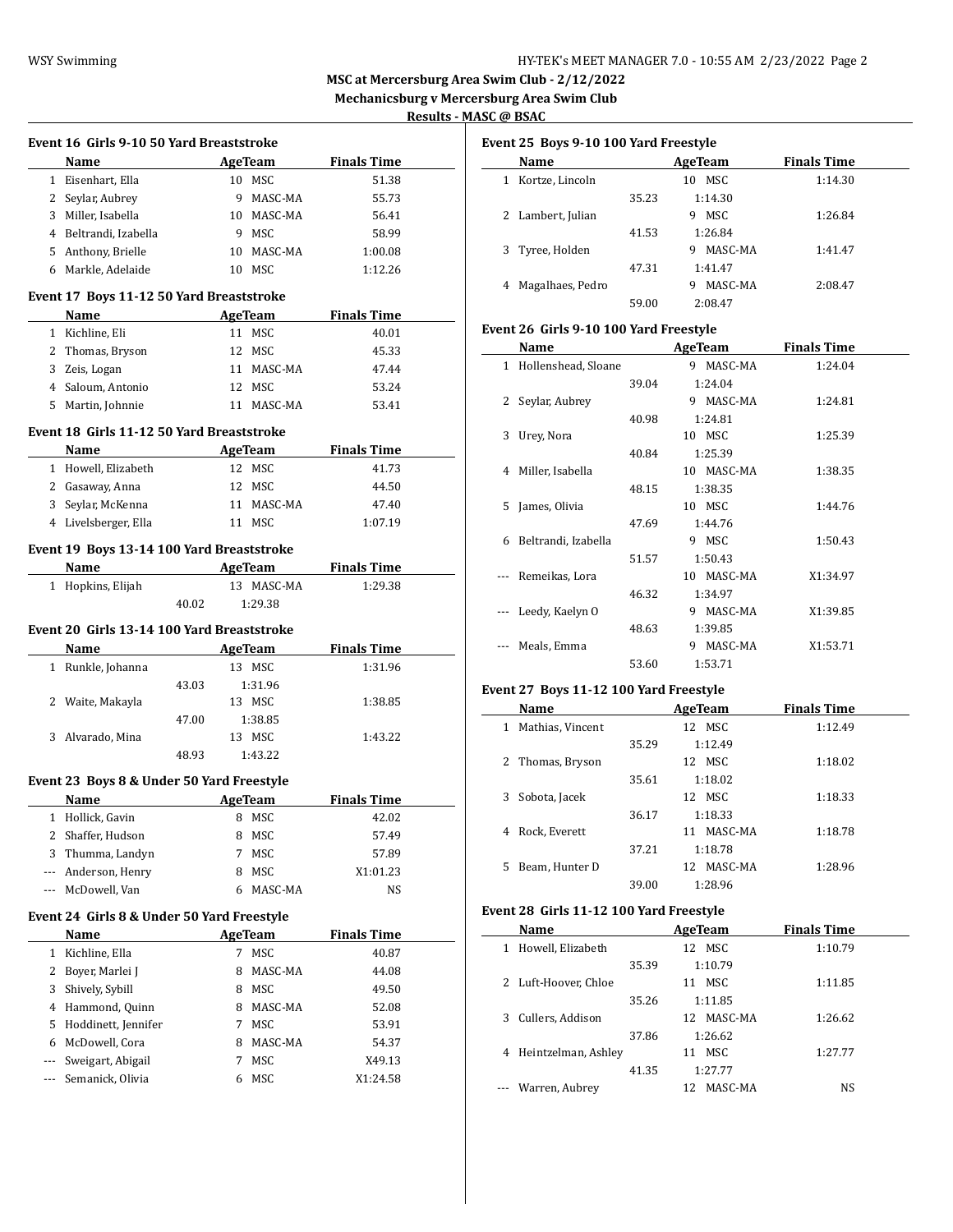**MSC at Mercersburg Area Swim Club - 2/12/2022**

**Mechanicsburg v Mercersburg Area Swim Club**

**Results - MASC @ BSAC**

|                          | Name                                        |       |                          | <b>Finals Time</b>            | Ŋ                   |
|--------------------------|---------------------------------------------|-------|--------------------------|-------------------------------|---------------------|
|                          | 1 Johnson, Jack                             |       | AgeTeam<br>13 MASC-MA    | 1:21.37                       | 1 F                 |
|                          |                                             | 37.87 | 1:21.37                  |                               | $2 \;$ J            |
|                          | 2 Watkins, Nicholas                         |       | 13 MSC                   | 1:26.66                       | 3 E                 |
|                          |                                             | 39.56 | 1:26.66                  |                               | 4 L                 |
|                          |                                             |       |                          |                               | --- N               |
|                          | Event 30 Girls 13-14 100 Yard Freestyle     |       |                          |                               | --- A               |
|                          | Name<br>1 Erikson, Carlee                   |       | <b>AgeTeam</b><br>13 MSC | <b>Finals Time</b><br>1:09.96 |                     |
|                          |                                             | 33.27 | 1:09.96                  |                               | Event 3             |
|                          | 2 Alvarado, Mina                            |       | 13 MSC                   | 1:20.27                       |                     |
|                          |                                             | 39.43 | 1:20.27                  |                               | Ŋ<br>1 0            |
|                          | 3 Baum, Sarah                               |       | 13 MSC                   | 1:33.41                       | 2S                  |
|                          |                                             | 44.36 | 1:33.41                  |                               | 3 N                 |
|                          |                                             |       |                          |                               | 4 E                 |
|                          | Event 32 Girls 15 & Over 100 Yard Freestyle |       |                          |                               | 5S                  |
|                          | Name                                        |       | AgeTeam                  | <b>Finals Time</b>            |                     |
|                          | 1 Edeburn, Veronica                         |       | 15 MASC-MA               | 1:20.47                       | Event <sub>3</sub>  |
|                          |                                             | 38.55 | 1:20.47                  |                               | Þ                   |
|                          | Event 33 Boys 8 & Under 25 Yard Backstroke  |       |                          |                               | 1 L                 |
|                          | Name                                        |       | AgeTeam                  | <b>Finals Time</b>            | 2 F                 |
|                          | 1 Anderson, Henry                           |       | 8 MSC                    | 27.48                         | 3 <sub>l</sub>      |
|                          | 2 Shaffer, Hudson                           |       | 8 MSC                    | 29.09                         | 4 V                 |
|                          | 3 Thumma, Landyn                            |       | 7 MSC                    | 31.02                         | --- L               |
|                          | 4 McDowell, Van                             |       | 6 MASC-MA                | 33.90                         | Event <sub>3</sub>  |
|                          | 5 Rock, Fletcher                            |       | 6 MASC-MA                | 39.73                         |                     |
|                          | 6 Hollenshead, Nolan                        |       | 5 MASC-MA                | 46.24                         | 1 <sub>1</sub>      |
|                          | --- Yagel, Owen                             |       | 6 MSC                    | X34.88                        |                     |
|                          | --- Danowski, Joseph                        |       | 5 MSC                    | X40.72                        | 2 F                 |
| $\cdots$                 | Bates, Levi                                 |       | 7 MSC                    | X56.51                        |                     |
|                          | Event 34 Girls 8 & Under 25 Yard Backstroke |       |                          |                               | --- V               |
|                          | Name                                        |       | <b>Example 2</b> AgeTeam | <b>Finals Time</b>            |                     |
|                          | 1 Sweigart, Abigail                         |       | 7 MSC                    | 24.28                         |                     |
|                          | 2 Shively, Sybill                           |       | 8 MSC                    | 24.55                         | <b>Event 4</b>      |
|                          | 3 Boyer, Marlei J                           |       | 8 MASC-MA                | 25.19                         |                     |
|                          | 4 Lima, Emily                               |       | 8 MSC                    | 27.57                         | $1 \quad A$         |
|                          | 5 McDowell, Cora                            |       | 8 MASC-MA                | 28.28                         |                     |
|                          | 6 Seylar, Peyton                            |       | 5 MASC-MA                | 38.23                         | 2 V                 |
|                          | --- Zang, Ali-may                           |       | MSC<br>7                 | X27.70                        |                     |
| $\overline{\phantom{a}}$ | Hoddinett, Jennifer                         |       | MSC<br>7                 | X30.75                        | 3 E                 |
| $\cdots$                 | Semanick, Olivia                            |       | MSC<br>6                 | X37.65                        |                     |
|                          | --- Vargas, Scarlett                        |       | 5<br>MSC                 | X50.73                        |                     |
|                          | --- Bates, Adeline                          |       | MSC<br>6                 | X56.11                        | <b>Event 4</b>      |
| ---                      | Tyree, Addie                                |       | MASC-MA<br>6             | XDQ                           |                     |
|                          | Toes curled over gutter after the start     |       |                          |                               | 1 F                 |
|                          | Event 35 Boys 9-10 50 Yard Backstroke       |       |                          |                               | <b>Event 4</b>      |
|                          | Name                                        |       | <b>AgeTeam</b>           | <b>Finals Time</b>            |                     |
|                          | 1 Kortze, Lincoln                           |       | 10 MSC                   | 40.10                         | $\mathbf{1}$<br>- F |
|                          | 2 Tyree, Holden                             |       | MASC-MA<br>9             | 54.27                         | 2 E                 |
|                          | 3 Magalhaes, Pedro                          |       | MASC-MA<br>9             | 1:00.96                       | 3 F                 |
|                          | 4 Saloum, Michael                           |       | 10 MSC                   | 1:01.90                       | 4 C                 |
|                          |                                             |       |                          |                               | 5 F                 |
|                          |                                             |       |                          |                               |                     |
|                          |                                             |       |                          |                               |                     |

|  |  | Event 36  Girls 9-10 50 Yard Backstroke |
|--|--|-----------------------------------------|
|--|--|-----------------------------------------|

|   | <b>Name</b>                            |    | AgeTeam | <b>Finals Time</b> |  |
|---|----------------------------------------|----|---------|--------------------|--|
|   | Eisenhart, Ella                        | 10 | MSC     | 51.44              |  |
| 2 | James, Olivia                          | 10 | MSC     | 55.70              |  |
| 3 | Bates, Aubrey                          | 9  | MSC     | 58.93              |  |
|   | 4 Leedy, Kaelyn O                      | 9  | MASC-MA | 1:02.61            |  |
|   | --- Markle, Adelaide                   | 10 | MSC     | X1:11.05           |  |
|   | --- Anthony, Brielle                   | 10 | MASC-MA | D <sub>0</sub>     |  |
|   | Multiple strokes past vertical at turn |    |         |                    |  |

## **Event 37 Boys 11-12 50 Yard Backstroke**

|    | <b>Name</b>      |     | AgeTeam    | <b>Finals Time</b> |  |
|----|------------------|-----|------------|--------------------|--|
| 1  | Gesell, Cameron  | 12. | MSC        | 33.50              |  |
|    | 2 Sobota, Jacek  |     | 12 MSC     | 39.89              |  |
| 3  | Martin, Johnnie  |     | 11 MASC-MA | 48.11              |  |
|    | 4 Beam, Hunter D |     | 12 MASC-MA | 48.81              |  |
| 5. | Saloum, Antonio  |     | MSC.       | 54.12              |  |

#### **Event 38 Girls 11-12 50 Yard Backstroke**

| <b>Name</b>            | AgeTeam    | <b>Finals Time</b> |  |
|------------------------|------------|--------------------|--|
| 1 Luft-Hoover, Chloe   | MSC        | 40.23              |  |
| 2 Heintzelman, Ashley  | MSC        | 46.88              |  |
| Dormer, Anna<br>3.     | 12 MSC     | 47.44              |  |
| 4 Warren, Aubrey       | 12 MASC-MA | 53.99              |  |
| --- Livelsberger, Ella | MSC.       | X1:09.52           |  |

#### **Event 39 Boys 13-14 100 Yard Backstroke**

|   | Name                                   |       | AgeTeam       | <b>Finals Time</b> |  |
|---|----------------------------------------|-------|---------------|--------------------|--|
|   | Johnson, Jack                          |       | MASC-MA<br>13 | 1:35.07            |  |
|   |                                        | 47.26 | 1:35.07       |                    |  |
| 2 | Hopkins, Elijah                        |       | MASC-MA<br>13 | 1:37.21            |  |
|   |                                        | 46.11 | 1:37.21       |                    |  |
|   | Watkins, Nicholas                      |       | MSC<br>13     | DO.                |  |
|   | Multiple strokes past vertical at turn |       |               |                    |  |
|   |                                        | 50.03 | DO            |                    |  |
|   |                                        |       |               |                    |  |

# **Event 40 Girls 13-14 100 Yard Backstroke**

| Name             |       | AgeTeam   | <b>Finals Time</b> |
|------------------|-------|-----------|--------------------|
| Alvarado, Mina   |       | MSC<br>13 | 1:31.16            |
|                  | 45.08 | 1:31.16   |                    |
| 2 Waite, Makayla |       | MSC<br>13 | 1:31.65            |
|                  | 46.56 | 1:31.65   |                    |
| Baum, Sarah      |       | MSC<br>13 | 1:59.79            |
|                  | 55.70 | 1:59.79   |                    |
|                  |       |           |                    |

# **Event 43 Boys 8 & Under 25 Yard Butterfly**

| Name             | AgeTeam | <b>Finals Time</b> |  |
|------------------|---------|--------------------|--|
| 1 Hollick, Gavin | 8 MSC   | 26.53              |  |

## **Event 44 Girls 8 & Under 25 Yard Butterfly**

|    | Name              |    | AgeTeam | <b>Finals Time</b> |
|----|-------------------|----|---------|--------------------|
|    | Kichline, Ella    |    | MSC.    | 20.62              |
|    | 2 Boyer, Marlei J | 8  | MASC-MA | 25.28              |
| 3  | Reed, Samantha    | 8. | MSC     | 29.08              |
|    | 4 Grigor, Emma    | 8  | MSC     | 29.18              |
| 5. | Fowler, April     |    | MASC-MA | 35.21              |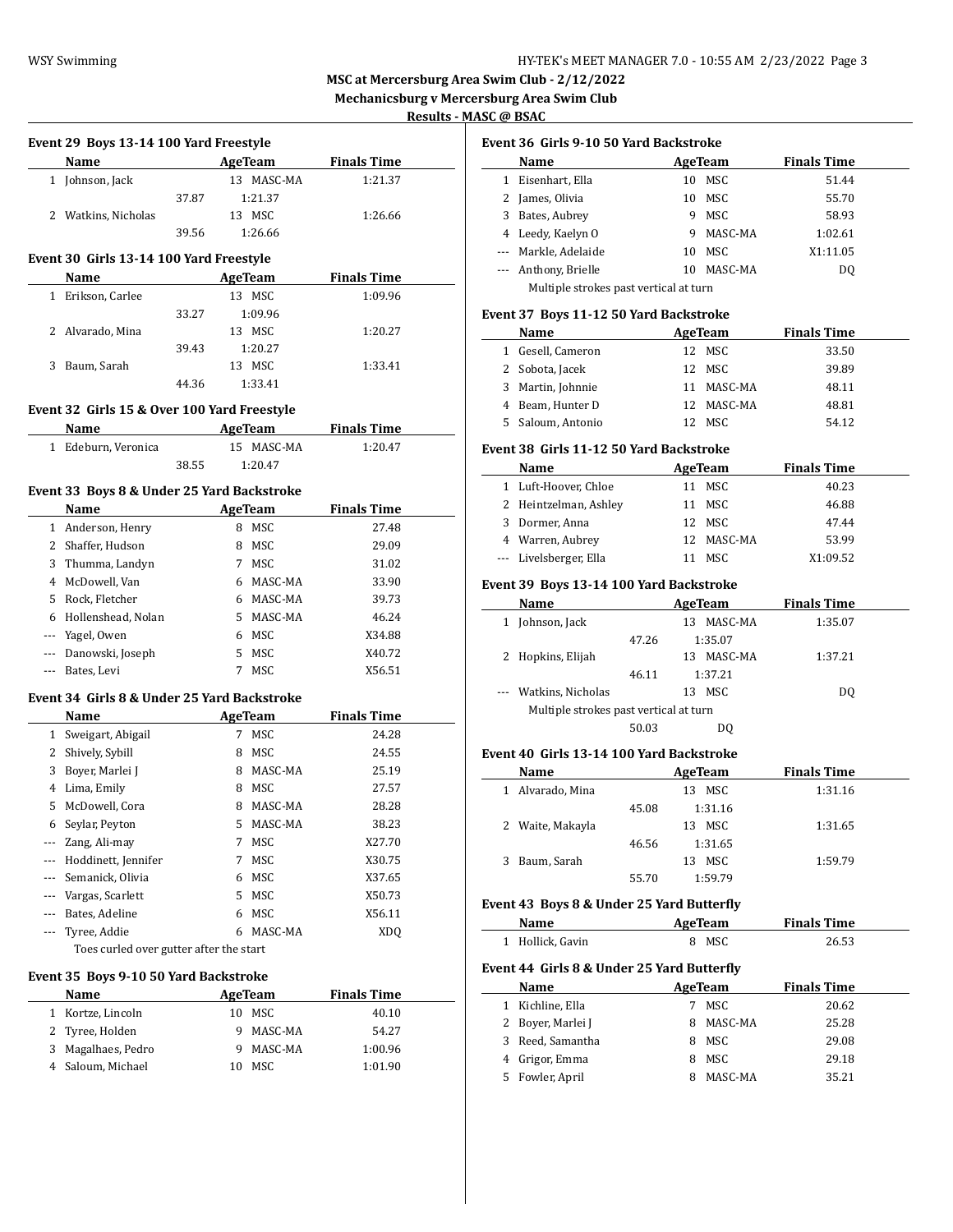**MSC at Mercersburg Area Swim Club - 2/12/2022**

**Mechanicsburg v Mercersburg Area Swim Club**

#### **Results - MASC @ BSAC**

| Name AgeTeam                                 |         |                             | <b>Finals Time</b> |
|----------------------------------------------|---------|-----------------------------|--------------------|
| 1 McKenney, Ryan                             |         | 10 MSC                      | 47.19              |
| Event 46 Girls 9-10 50 Yard Butterfly        |         |                             |                    |
| Name AgeTeam                                 |         |                             | <b>Finals Time</b> |
| 1 Urey, Nora                                 |         | 10 MSC                      | 45.10              |
| 2 Hollenshead, Sloane                        |         | 9 MASC-MA                   | 54.52              |
| 3 Bates, Aubrey                              |         | 9 MSC                       | 1:03.79            |
| --- Remeikas, Lora                           |         | 10 MASC-MA                  | DQ                 |
| One hand touch                               |         |                             |                    |
| Event 47 Boys 11-12 50 Yard Butterfly        |         |                             |                    |
| Name AgeTeam                                 |         |                             | <b>Finals Time</b> |
| 1 Kichline, Eli                              |         | 11 MSC                      | 34.03              |
| 2 Mathias, Vincent                           |         | 12 MSC                      | 36.53              |
| Event 48 Girls 11-12 50 Yard Butterfly       |         |                             |                    |
| Name                                         |         | <b>Example 2018 AgeTeam</b> | <b>Finals Time</b> |
| 1 Gasaway, Anna                              |         | 12 MSC                      | 42.66              |
| 2 Seylar, McKenna                            |         | 11 MASC-MA                  | 47.52              |
| 3 Cullers, Addison                           |         | 12 MASC-MA                  | 53.78              |
| Event 49 Boys 13-14 100 Yard Butterfly       |         |                             |                    |
| Name AgeTeam Finals Time                     |         |                             |                    |
| 1 Hopkins, Elijah                            |         | 13 MASC-MA                  | 1:31.65            |
|                                              | 56.47   | 1:31.65                     |                    |
| Event 50 Girls 13-14 100 Yard Butterfly      |         |                             |                    |
| <b>Name AgeTeam</b>                          |         |                             | <b>Finals Time</b> |
| 1 Erikson, Carlee                            |         | 13 MSC                      | 1:21.44            |
|                                              |         |                             |                    |
|                                              | 45.44   | 1:21.44                     |                    |
|                                              |         |                             |                    |
| Event 54 Girls 8 & Under 100 Yard IM<br>Name |         |                             | <b>Finals Time</b> |
|                                              |         | AgeTeam<br>7 MSC            | 1:49.35            |
| 1 Kichline, Ella                             |         |                             |                    |
|                                              | 49.19   | 1:49.35                     |                    |
| 2 Lima, Emily                                |         | 8 MSC                       | 1:51.53            |
|                                              | 56.47   | 1:51.53                     |                    |
| 3 Reed, Samantha                             |         | 8 MSC                       | 2:13.89            |
|                                              | 1:04.14 | 2:13.89                     |                    |
| Event 55 Boys 9-10 100 Yard IM               |         |                             |                    |
| Name                                         |         | <b>AgeTeam</b>              | <b>Finals Time</b> |
| 1 Webster, George                            |         | 10 MASC-MA                  | 1:26.94            |
|                                              | 40.73   | 1:26.94                     |                    |
| 2 McKenney, Ryan                             |         | 10 MSC                      | 1:37.36            |
|                                              | 45.44   | 1:37.36                     |                    |
| 3 Lambert, Julian                            |         | 9 MSC                       | 1:38.14            |
|                                              | 46.94   | 1:38.14                     |                    |
| Event 56 Girls 9-10 100 Yard IM              |         |                             |                    |
| Name                                         |         | <b>AgeTeam</b>              | <b>Finals Time</b> |
| 1 Urey, Nora                                 |         | 10 MSC                      | 1:43.41            |
|                                              | 46.93   | 1:43.41                     |                    |
| 2 Miller, Isabella                           |         | 10 MASC-MA                  | 1:47.77            |
|                                              | 51.48   | 1:47.77                     |                    |
| 3 Hollenshead, Sloane                        |         | 9 MASC-MA                   | 1:51.36            |

|    | . W DJAL            |         |              |          |
|----|---------------------|---------|--------------|----------|
| 4  | Seylar, Aubrey      |         | MASC-MA<br>9 | 1:53.70  |
|    |                     | 52.90   | 1:53.70      |          |
| 5. | Beltrandi, Izabella |         | MSC<br>9     | 2:01.27  |
|    |                     | 59.57   | 2:01.27      |          |
| 6  | James, Olivia       |         | MSC<br>10    | 2:09.27  |
|    |                     | 1:00.42 | 2:09.27      |          |
|    | Meals, Emma         |         | MASC-MA<br>9 | X2:10.10 |
|    |                     | 1:00.66 | 2:10.10      |          |
|    |                     |         |              |          |

### **Event 57 Boys 11-12 100 Yard IM**

| Name               |       | AgeTeam       | <b>Finals Time</b> |  |
|--------------------|-------|---------------|--------------------|--|
| Kichline, Eli<br>1 |       | MSC<br>11     | 1:17.16            |  |
|                    | 35.49 | 1:17.16       |                    |  |
| 2 Mathias, Vincent |       | 12 MSC        | 1:26.30            |  |
|                    | 37.44 | 1:26.30       |                    |  |
| 3 Zeis, Logan      |       | MASC-MA<br>11 | 1:37.41            |  |
|                    | 47.09 | 1:37.41       |                    |  |
| 4 Thomas, Bryson   |       | 12 MSC        | 1:37.61            |  |
|                    | 48.69 | 1:37.61       |                    |  |

# **Event 58 Girls 11-12 100 Yard IM**<br>Name

| Name                | AgeTeam    | <b>Finals Time</b> |
|---------------------|------------|--------------------|
| 1 Howell, Elizabeth | 12 MSC     | 1:22.43            |
| 2 Seylar, McKenna   | 11 MASC-MA | 1:39.17            |
| 3 Dormer, Anna      | 12 MSC     | 1:47.29            |

## **Event 60 Girls 13-14 200 Yard IM**

 $\overline{\phantom{0}}$ 

| Name              | AgeTeam | <b>Finals Time</b> |  |
|-------------------|---------|--------------------|--|
| 1 Runkle, Johanna | 13 MSC  | 2:59.14            |  |

## **Event 63 Boys 8 & Under 100 Yard Freestyle Relay**

| Team                 | Relav   | <b>Finals Time</b>   |
|----------------------|---------|----------------------|
| MSC.                 | А       | 1:32.70              |
| 1) Shaffer, Hudson 8 |         | 2) Anderson, Henry 8 |
| 3) Thumma, Landyn 7  |         | 4) Hollick, Gavin 8  |
| 52.33                | 1:32.70 |                      |

#### **Event 64 Girls 8 & Under 100 Yard Freestyle Relay**

|   | <b>Team</b>              | Relav                  | <b>Finals Time</b>  |
|---|--------------------------|------------------------|---------------------|
| 1 | MSC.                     | A                      | 1:28.56             |
|   | 1) Reed, Samantha 8      | 2) Grigor, Emma 8      |                     |
|   | 3) Shively, Sybill 8     | 4) Kichline, Ella 7    |                     |
|   | 44.86                    | 1:28.56                |                     |
|   | 2 MASC-MA                | A                      | 2:03.35             |
|   | 1) McDowell, Cora 8      | 2) Tyree, Addie 6      |                     |
|   | 3) Fowler, April 8       |                        | 4) Hammond, Quinn 8 |
|   | 1:17.14                  | 2:03.35                |                     |
| 3 | MSC.                     | B                      | 2:04.62             |
|   | 1) Semanick, Olivia 6    |                        | 2) Bates, Adeline 6 |
|   | 3) Hoddinett, Jennifer 7 | 4) Sweigart, Abigail 7 |                     |
|   | 1:19.60                  | 2:04.62                |                     |

## **Event 65 Boys 9-10 200 Yard Freestyle Relay**

| Team                 | Relav   | <b>Finals Time</b>    |
|----------------------|---------|-----------------------|
| MSC                  | А       | 2:46.41               |
| 1) Lambert, Julian 9 |         | 2) Saloum, Michael 10 |
| 3) McKenney, Ryan 10 |         | 4) Kortze, Lincoln 10 |
| 38.80                |         | 1:36.94               |
| 2:13.75              | 2:46.41 |                       |